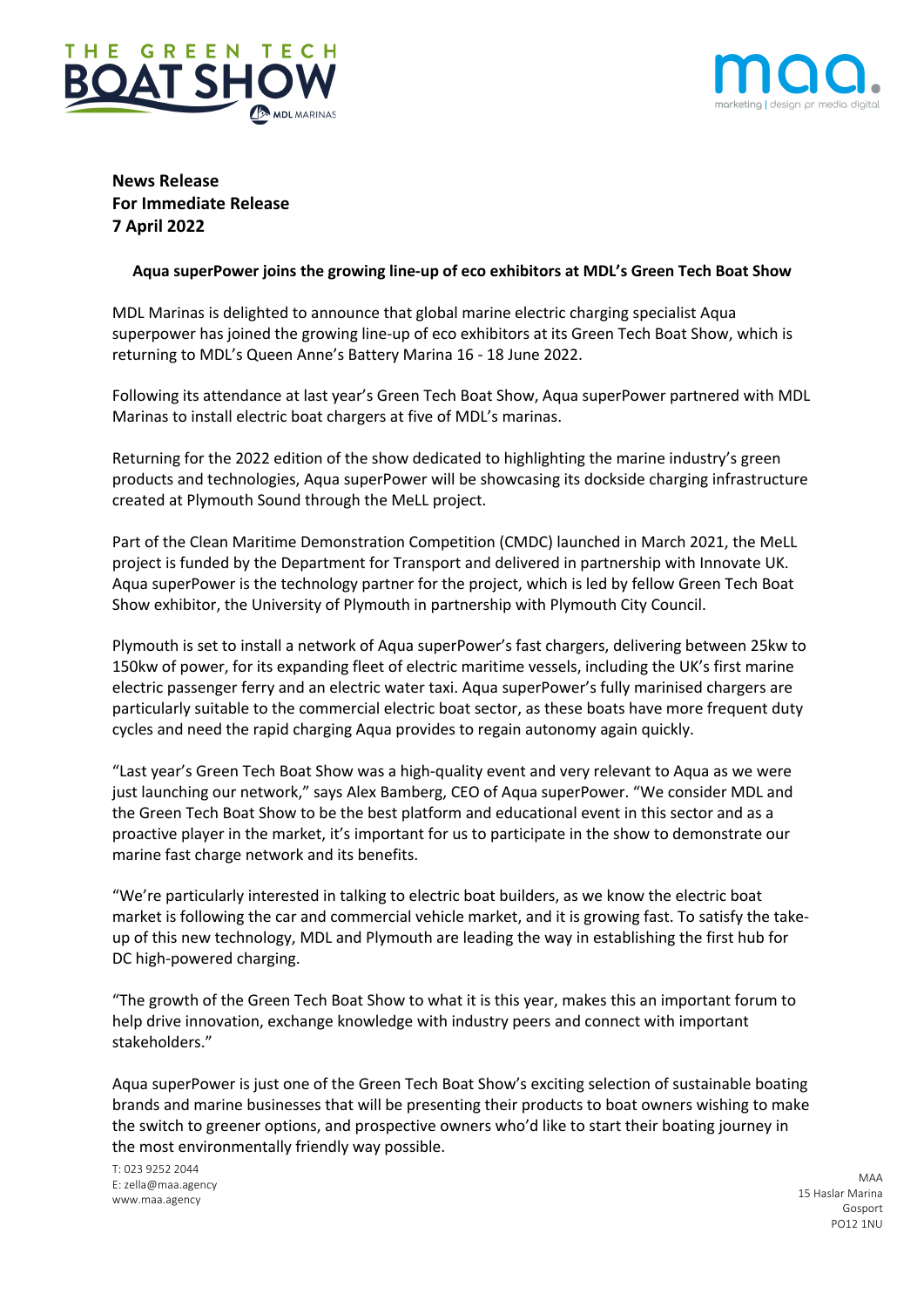



Tim Mayer, MDL's sales and marketing director comments: "We're delighted that Aqua superPower is returning to the Green Tech Boat Show in 2022. We're also very excited that JR Yachts' 100% electric picnic cruiser, the Classic 7, will be making its world premiere at the show, presented by Silent Yachting.

"It's shaping up to be another great show this year with many marine businesses recognising the show as an important platform to showcase their innovative, eco-friendly boating products and services."

Exhibitors confirmed so far for MDL's Green Tech Boat Show include: Aegina-Pure, Aqua superPower, The Bounty Project, ePropulsion, Finsulate UK, The Green Blue, Marine Energy Systems, Maritime UK South West, Mastervolt, Optima Electric Boats, Pixii Electric Boats, RS Electric Boats, Sail Electric, Silent Yachting, University of Plymouth, Vita Yachts and Vulcan Industries Limited.

Landside and on-water stand space is filling up fast. Companies interested in joining this stunning line-up and exhibiting at the Green Tech Boat Show should contact Tim Mayer via T.Mayer@mdlmarinas.co.uk

Visitor attendance to the show is free. Tickets can be booked via the Green Tech Boat Show page at www.mdlmarinas.co.uk/gtbs

For more information on MDL's boat shows visit: https://www.mdlmarinas.co.uk/boat-shows/

**Ends**

## **Notes for editors:**

## **MDL Marinas Group Ltd**

- MDL Marinas Group is the UK's leading marina and water-based leisure provider and one of Europe's largest marina groups, offering members over 120 destinations to cruise to in the UK, France and Spain. Currently MDL Marinas manages 18 UK marinas and one in Spain.
- MDL Holidays is part of the MDL Marinas Group, offering waterside holidays in luxury lodge and holiday park accommodation.
- New to the MDL Marinas Group, MDL Fitness is a range of green gyms where the fitness equipment converts human kinetic energy into electricity.
- MDL Marinas Group is proud to be landlords to over 500 marine businesses, with over 260 staff delivering the unique MDL experience to all berth holders, visitors and commercial partners.
- The company also advises on worldwide marina developments.
- For more information visit www.mdlmarinas.co.uk

## **MAA**

- MAA provides simple, no-nonsense solutions to companies' advertising, PR, media buying and marketing communications needs.
- From brand development to website design, digital marketing to PR, MAA offers a straightforward, knowledgeable and service-orientated approach.
- MAA is able to offer unrivalled value to help clients reach their target markets.
- For more information visit www.maa.agency

T: 023 9252 2044 E: zella@maa.agency www.maa.agency

MAA 15 Haslar Marina Gosport PO12 1NU